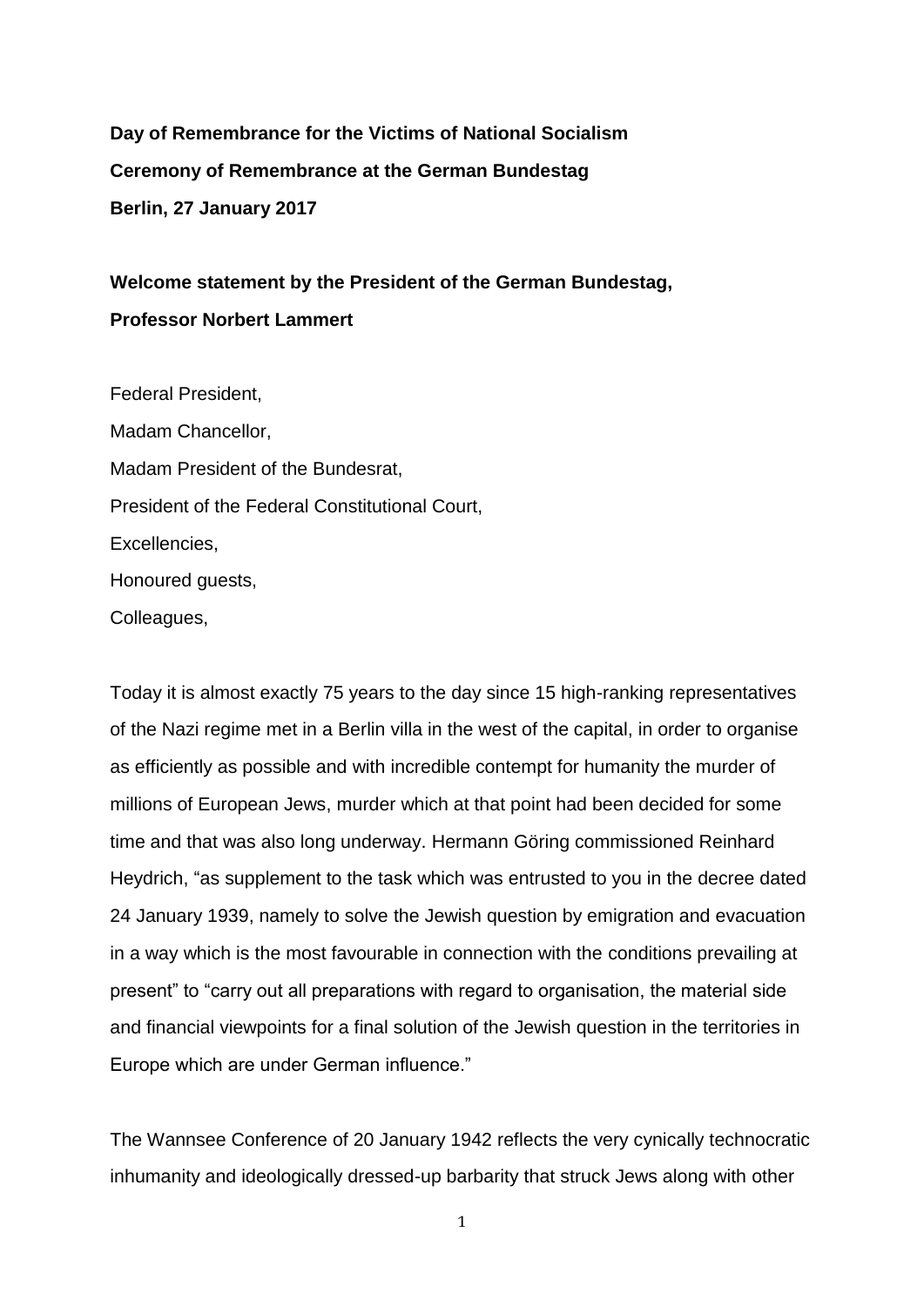groups of innocents. It is these people, the millions who were deprived of their rights, who were tortured and murdered, that we remember today: the Sinti and Roma, the millions of enslaved Slavs, the forced labourers, the homosexuals, the political prisoners, the Christians, Jehovah's Witnesses and all those who were declared to be the enemy, persecuted and destroyed by the National Socialist ideology as a result of their religious or political convictions. We also remember those who courageously resisted.

This year, we remember in particular the sick, the helpless, all those considered "unworthy of life" by the Nazi regime, murdered as part of what was known as the "euthanasia" programme: 300,000 people, most of whom had previously been forcibly sterilised and tortured in other ways. "Barbarity of language is barbarity of spirit", Dolf Sternberger once wrote, having compiled a "Dictionary of a Monster" in 1945. And indeed, the "euthanasia" began with the denunciatory dehumanising of its victims, who were reviled as "useless eaters", "soulless human shells" and who – in the words of the perpetrators – needed to be "eradicated". "Barbarity of language is barbarity of spirit" – and words became deeds.

There was a close connection between "euthanasia" and the genocide of the European Jews. Viewed now as a "test run for the Holocaust" the killing by gas first practiced on the "euthanasia" victims became a model for the mass murder in the Nazi extermination camps later on. There was a remarkable overlap in the people involved, too: over 100 doctors, nurses and other personnel involved in these murders, the first phase of which ended in 1941, continued their work without pause on inmates in the extermination camps.

The term "euthanasia" – "easy death" – is not a modern concept. It has been used since Antiquity and euphemistically describes the killing of those deemed unworthy of living. The term developed through evolutionary biological perspectives in the 19th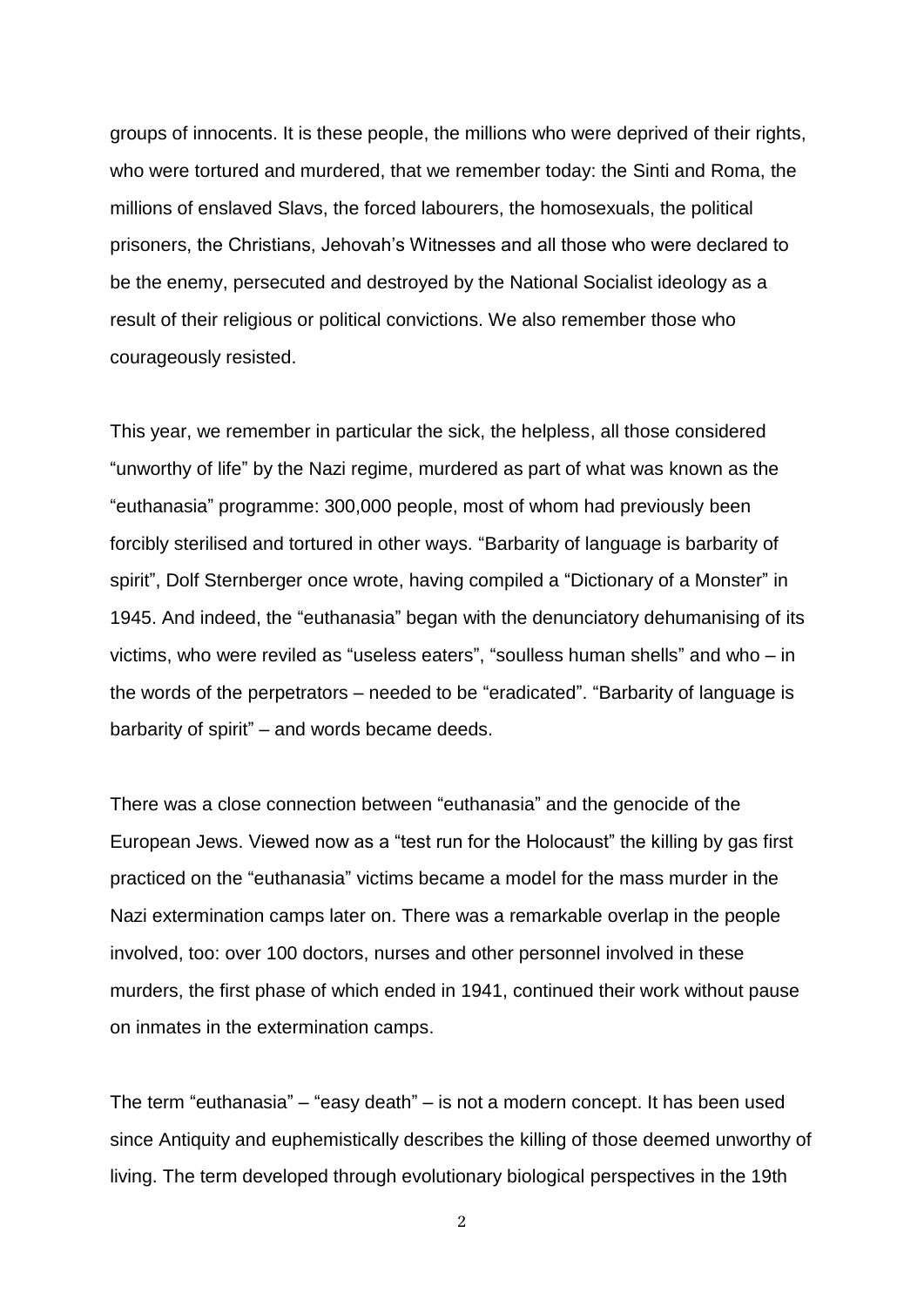century into what came to be known as racial hygiene or eugenics – in many different countries. Under this theory, supposedly "advanced" peoples allegedly owed it to themselves to uphold their so-called "hereditary substance", in order to prevail in the alleged "struggle for existence". While initially the focus was only on promoting the healthy and the strong, voices refuting the right of the ill and the weak to life grew increasingly louder. The number of euthanasia supporters increased dramatically after the First World War, even in the liberal USA. The fact that doctors, judges and politicians there also became involved in discussions on eugenics was even used by German defence lawyers during the Nuremberg Trials as an argument to exonerate their clients.

Yet there is of course a significant difference between the debate and thinking on this in Germany and elsewhere. While degrading procedures did indeed take place in other countries, there was no deliberate – and certainly no systematic – killing, whilst in Germany all scruples were abandoned, resulting in murder on a scale of hundreds of thousands.

Preparations began as early as 1933. The "Law for the Prevention of Offspring with Hereditary Diseases", passed in this first year of the Nazi dictatorship, allowed the dignity of disabled individuals to be brutally violated. This included forced sterilisations, which in no few cases led to the death of the patient, and which were indicative of the systematic murder campaign to come. This started at the outbreak of the Second World War, when doctors and nurses began using gas to suffocate people with mental disabilities and those in need of care, war invalids and mentally ill soldiers. Throughout the war, the perpetrators continued to widen the circle of victims of the escalating programme, in which death was also brought about by starvation, incorrect medication or lethal injection. Finally, they killed all those who Hitler and his accomplices considered guilty of what was referred to as behaviour deviating from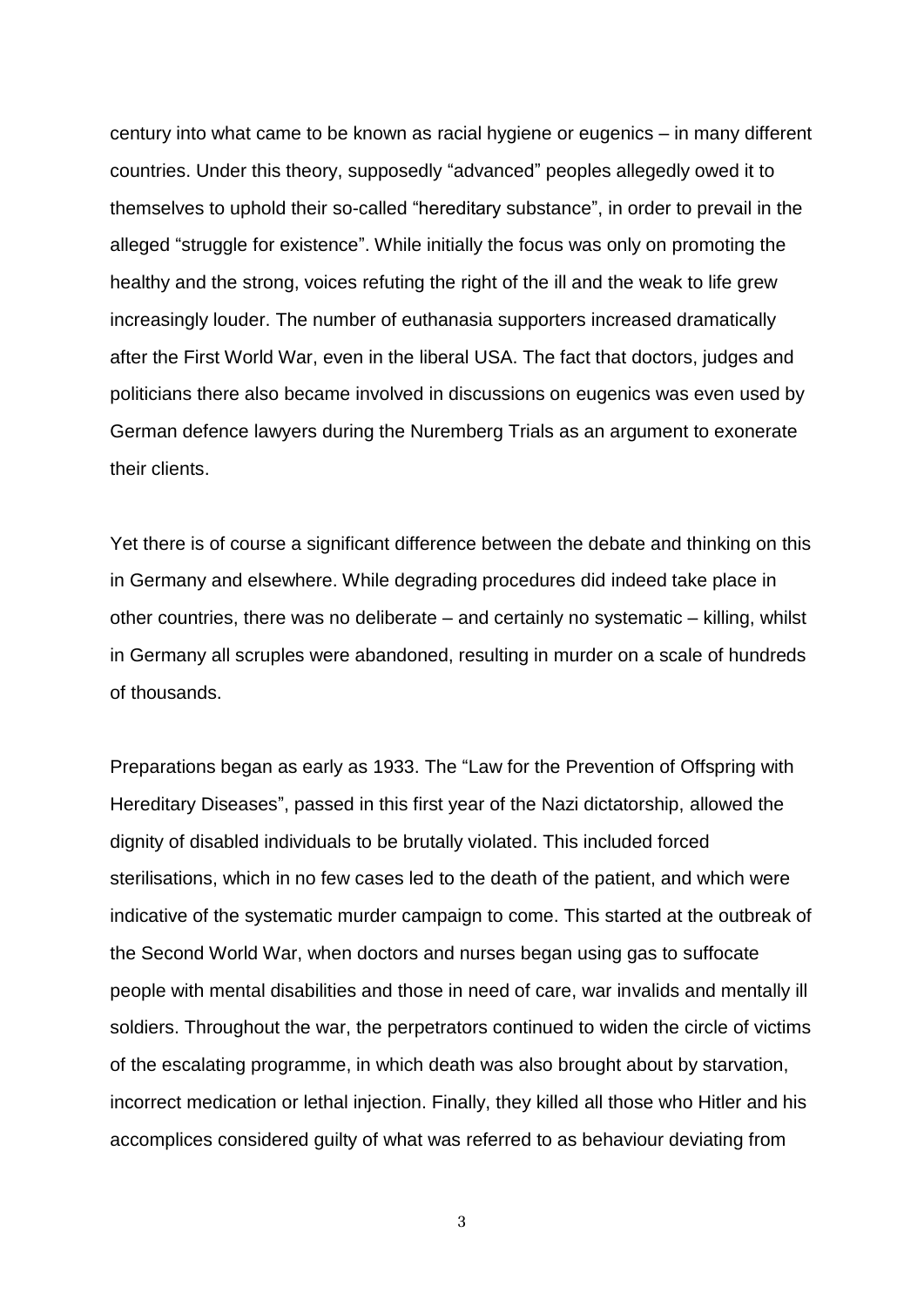the norm, including those of no fixed abode, non-conformists, troublemakers, regime critics and prisoners of war.

Ladies and gentlemen, the slaughter continued after the end of the war. Medical criminals of conviction in institutions such as Kaufbeuren and Irsee were able to continue their cynical deeds until July 1945, by preventing the occupying powers from accessing the institutions, placing signs falsely claiming "Typhoid" at the entrance. This was just one of the many appalling elements of the "euthanasia" that have barely made it into the collective memory, along with the fact that these crimes were carried out in the heart of Germany. In dozens of so-called mental asylums and nursing homes, the medical staff carried out murders, worst of all in the six institutions with gas chambers in Hadamar in northern Hesse, Grafeneck near Reutlingen, Brandenburg an der Havel, Bernburg on the River Saale, Pirna-Sonnenstein and Hartheim near Linz in Austria. Patients were brought here after being selected for targeted killing by medical assessors.

There was little in the way of protest against the systematic taking of supposedly "unworthy" life – presumably because, among other reasons, fear and shame of presumed "abnormality" was widespread and supported by the convenient attempted justification that those affected were themselves tortured by their own existence, and that it could be considered doing them a favour by ending their alleged suffering. For those who deluded themselves in this way, no compassion was necessary – and they became complicit with the perpetrators.

Notable opposition came only from those people whose compassion was stronger than their fear of contact with people with disabilities. They were individual judges and relatives of the victims, but above all some individual representatives of the Christian churches. The names of the Bishop of Münster, Clemens August Graf von Galen or the Lutheran Evangelical Bishop of Württemberg Theophil Wurm represent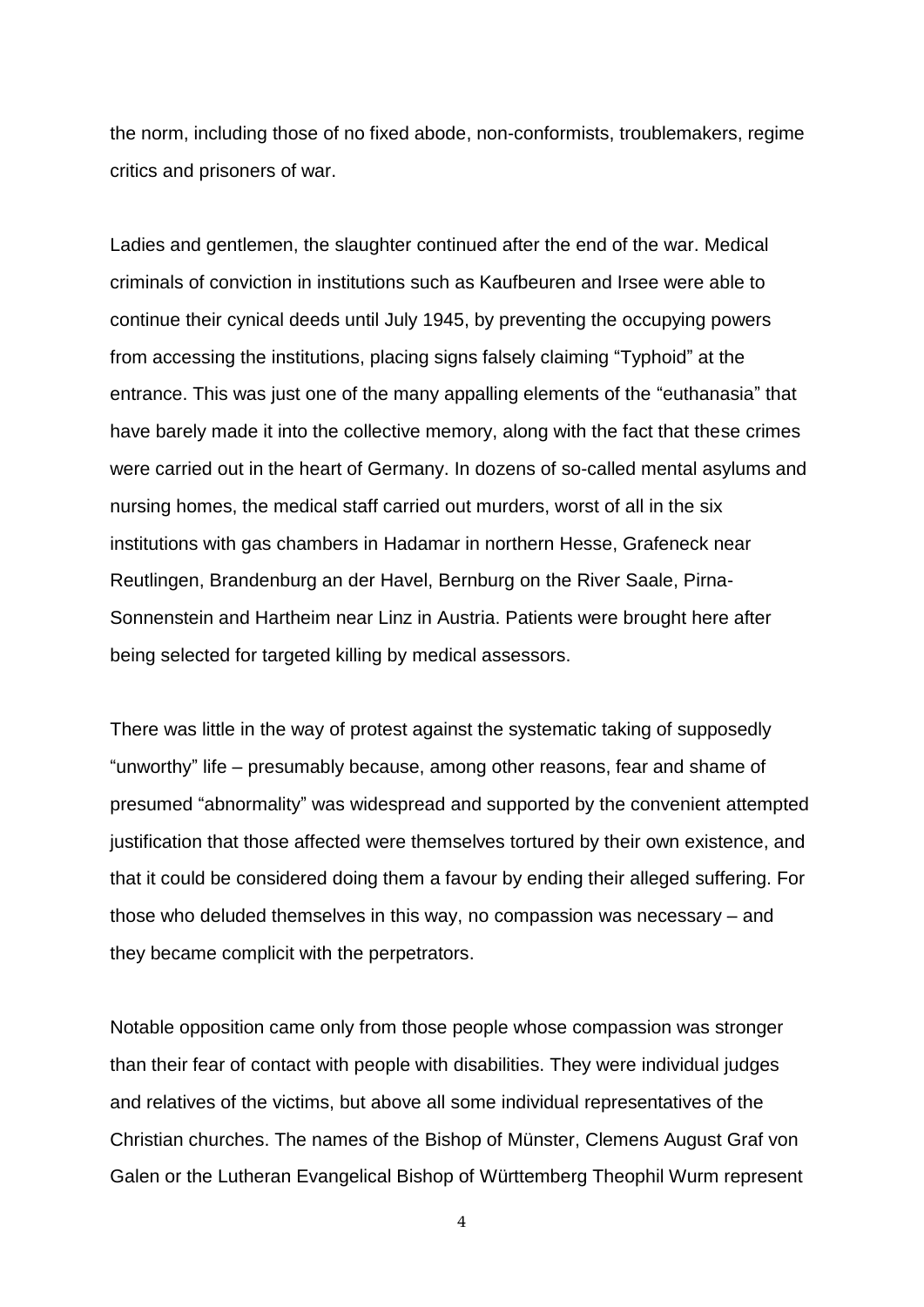all those who acted out of charity and who had the courage to oppose the inhuman *zeitgeist*. Resistance was dangerous – but possible! And it did have some impact. The first official phase of killing, "Aktion T4", was stopped directly after Galen's sermons, in August 1941. The fact that the murders continued on a decentralised basis known as "wild euthanasia" does not diminish the importance of this resistance. And yet the haunting question remains: what could have been prevented if more people had protested and stood by their own ethical principles?

Ladies and gentlemen, the Hippocratic Oath has bound doctors to uphold the wellbeing of their patients since Antiquity. *"I swear",* it states*, "that […] I will use treatment to help the sick according to my ability and judgment, but never with a view to injury or wrong-doing. […] Into whatsoever houses I enter, I will enter to help the sick, and I will abstain from all intentional wrong-doing and harm […]"*

The involvement of German doctors in the Holocaust and the murder of sick and disabled people is in brutal contrast to this promise. Their actions were determined by arbitrariness, injustice and deliberate harm of those under their care. The National Socialist "euthanasia" perverted the Hippocratic Oath and made it a hypocritical one, as murder was artificially justified by the claim that it was for the good of all, including the patients. In truth, doctors became executioners, as Thomas Mann put it. They carried out medical experiments on small children and adults and committed mass murder out of conviction, without any respect for the victims.

After 1945, only a small number of the doctors, nurses and medical staff involved were brought to trial, many not until decades after their crimes. Proceedings frequently ended in acquittal due to the statute of limitations expiring or the accused being permanently unfit to face trial. If we take into account the fact that as a belated effect of the Nazi death machine, mortality rates in some institutions in 1948 were still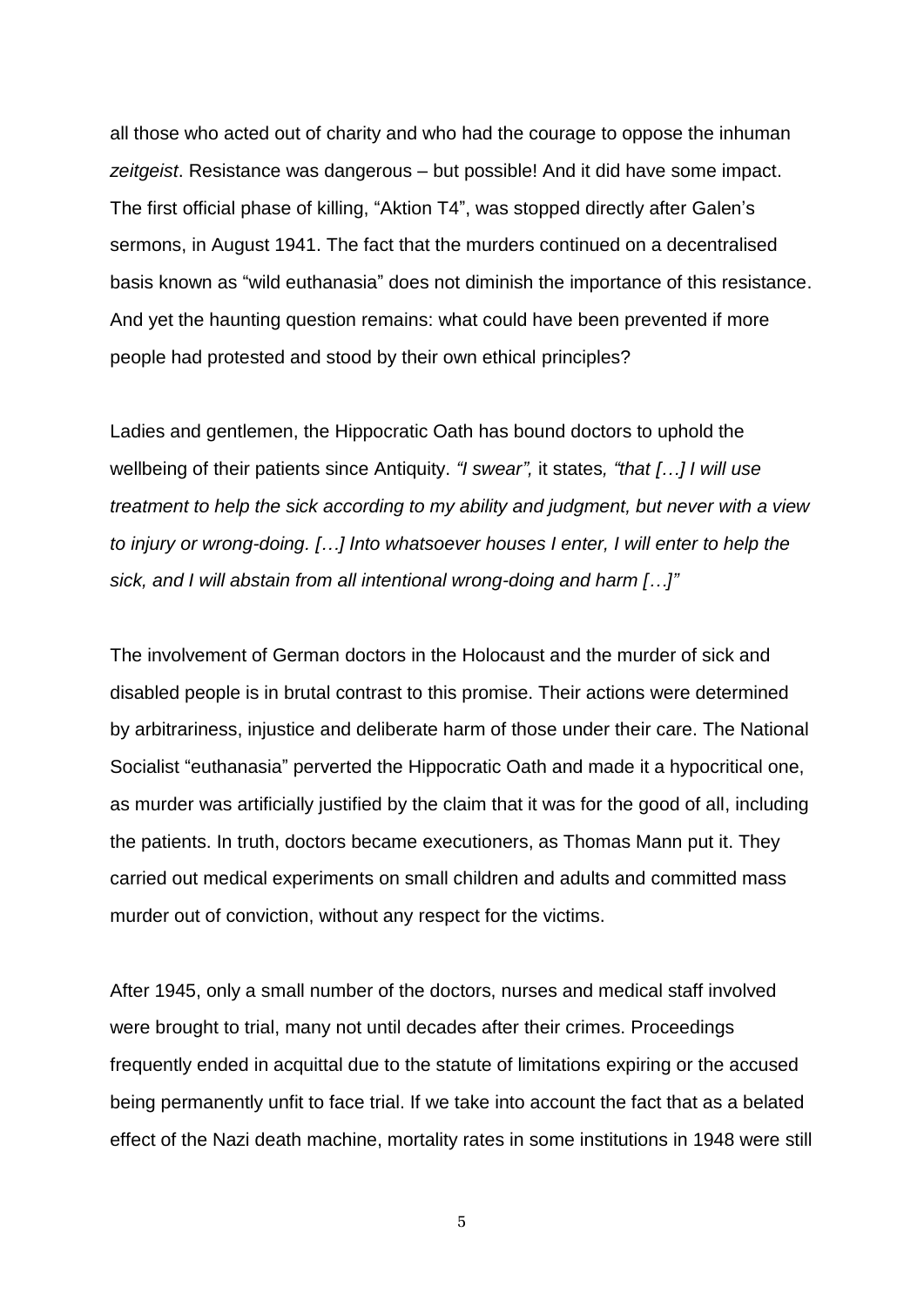over 30 per cent, far above normal levels, the leniency of the courts remains to this day simply scandalous.

Also shocking are the years of indifference in the scientific community, the media and in politics. Reappraisal did not take place for a long time. Quite the opposite: former perpetrators were promoted to university professors, awarded orders of merit, their deeds suppressed and the victims forgotten. Here, too, shame would appear to be the principal motivation; shame for having done, allowed or approved terrible things. As a result of this suppression and denial, it took decades to bring about a change in attitudes. It was 2007 before the German Bundestag proscribed the Nazi regime's Forced Sterilisation Act, and it took until 2011 before we were able to bring ourselves to provide an appropriate framework with the help of public funds for a memorial to the Nazi's medical murder victims, which until then had only been made possible by private initiative. The resulting memorial and information centre at the site of the former program headquarters at Tiergartenstraße 4 in Berlin was finally opened in 2014.

The fact that remembrance became at all possible is thanks to the tireless commitment on the part of various individuals. We owe them all the more thanks, as for a long time they were considered "denigrators of their country" and subjected to intense criticism. Today, researchers, writers and film makers are continuing the pioneering work of Alexander Mitscherlich, Ernst Klee, Götz Aly and others and contribute to promoting remembrance that is long overdue.

The commitment of the 80 young people from 15 different countries participating again this year in the ceremony as guests of the Bundestag also makes a major contribution to this enduring remembrance, which is so necessary. As always, the young people have prepared for this topic intensively and discussed it with contemporary witnesses. They are involved in memorial work in their home countries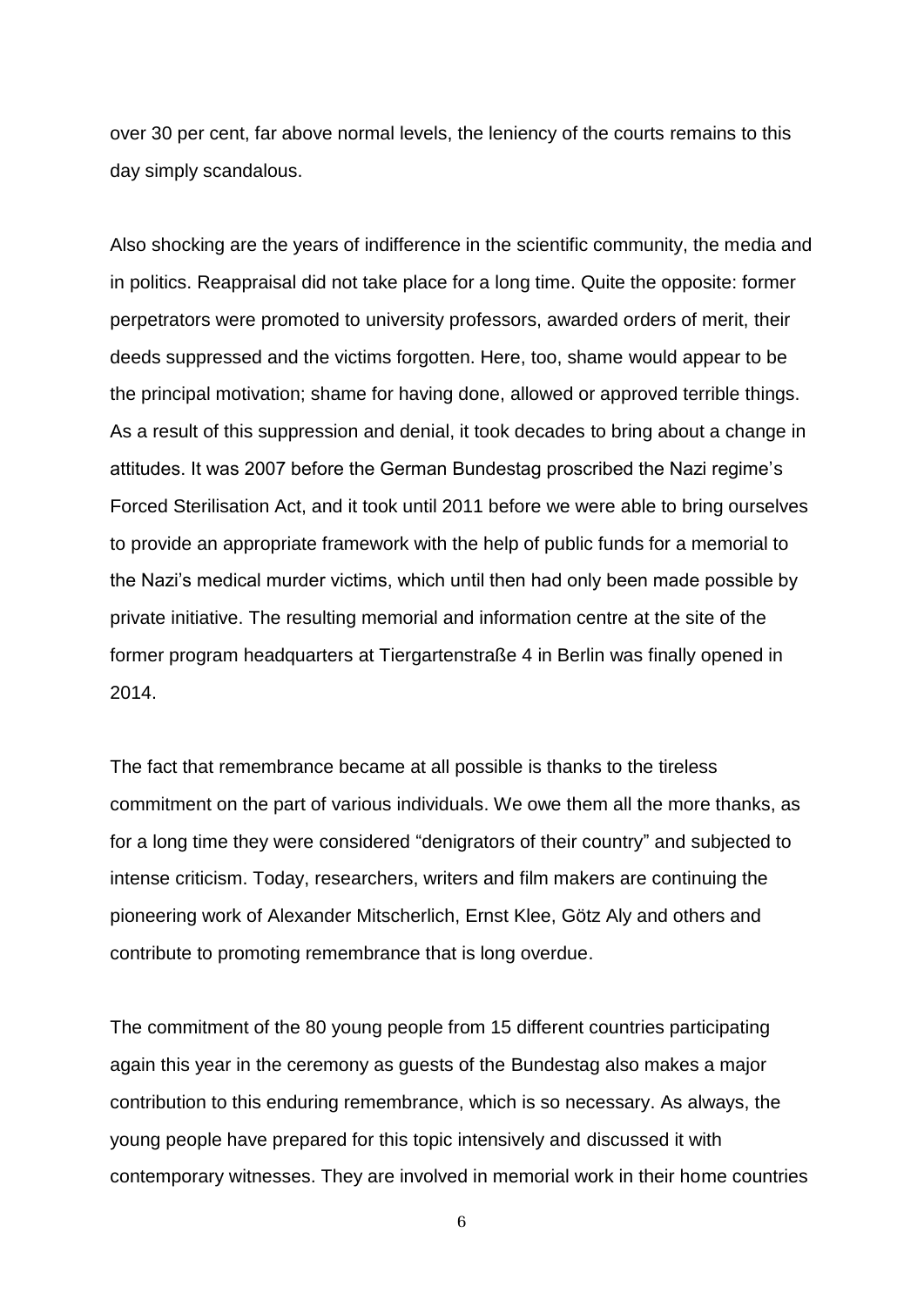and show how knowledge about the past can successfully be passed on to the generations that follow.

Ladies and gentlemen, all these facts about "euthanasia" remain abstract unless we focus on the victims. It is only when we look at the individual fates of those tortured and murdered that we truly realise what was done to innocent people. By listening to and reading their stories, and allowing ourselves to be affected by them, we can at least give the victims back their dignity posthumously.

One of them was Ernst Putzki. Born in 1902, he came from Oberdüssel and was a labourer. In 1933, as a result of rheumatic complaints, he was sent to a mental asylum and nursing home in Wunstorf for a year and a half. In 1942, he was arrested by the Gestapo for writing and distributing letters with alleged "content hostile to the state" and committed to Warstein mental hospital for supposed "insanity". In 1943 Ernst Putzki was transferred to a mental hospital in Weilmünster. From there, he wrote the following letter to his mother, which Sebastian Urbanski, an actor at the inclusive RambaZamba theatre in Berlin, will now read.

## **Sebastian Urbanski:**

## "Dear Mother,

It is 3 September 1943, and we have now been through four years of war. We have news! Your letter came on Sunday, 22 August. I didn't get the gooseberries. The parcel which you told me you had sent finally arrived yesterday. It was probably brought on foot. Its contents – two pounds of apples and a mushy stinking mess of pureed pear – was consumed with ravenous hunger. My fellow candidates for death were fighting over the leftovers, too rotten to eat. No one believed my descriptions of Wunstorf, but what I am about to describe now must be believed, because anyone can see the truth for themselves: after I sent two letters to Paul and one to Paula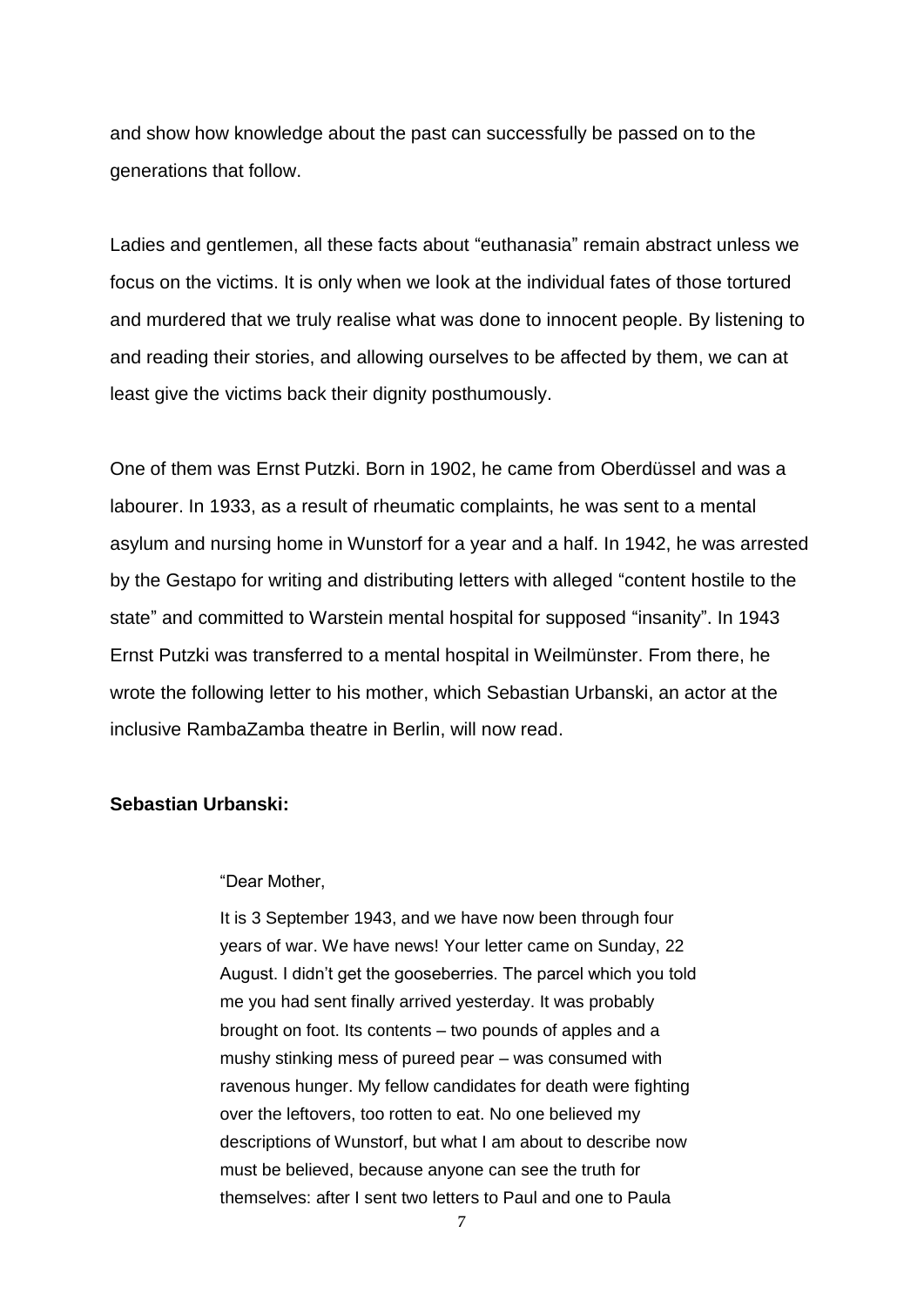from Warstein, I sent you news – six days before the transport – of our transfer here and asked you to visit. The transport came on 26 July and I have been here for exactly six weeks as of Monday.

We were not transferred because of the aeroplanes but because in this sparsely populated area, we can simply be left to starve to death out of sight. Of the Warsteiners who came with me to this dying room, few are still alive. The people here are starving, just skin and bone, and dying like flies. There are around 30 deaths a week. Their skeletal bodies are taken away to be buried. There are no coffins. The images of starving people from India or Russia are my reality.

The food consists of two slices of bread a day - with jam, sometimes with margarine, sometimes with nothing. At midday and in the evening, we each get three-quarters of a litre of water with sliced potato and woody cabbage stems. The people become like animals; they eat anything they can snatch from others, even raw potato and fodderbeet. And yes, we would be capable of eating other things as well, like the prisoners from Russia. Death from starvation is hard on our heels and no one knows who will be next. Previously, the people here were killed more quickly and their bodies taken for burning at dawn. But this met with resistance from the locals so now we are simply left to starve. We live in squalid rooms with no radio, newspaper or books. There's nothing to occupy us. How I miss my handicrafts! We eat off broken crockery and have nothing but threadbare rags to wear. They don't keep the cold out – it's worse than in an entire winter in Hagen. We last had a bath five weeks ago and don't know if we will be given a bath again this year. Every 14 days, we are given a clean shirt and socks. That is socialism in action.

## Yours, Ernst"

(Letter written by Ernst Putzki to his mother on 3 September 1943. Taken from the patient records of Ernst Putzki, Archive of the Land Welfare Association of Hesse (*Landeswohlfahrtsverband Hessen*), Best. 12, K 2274.)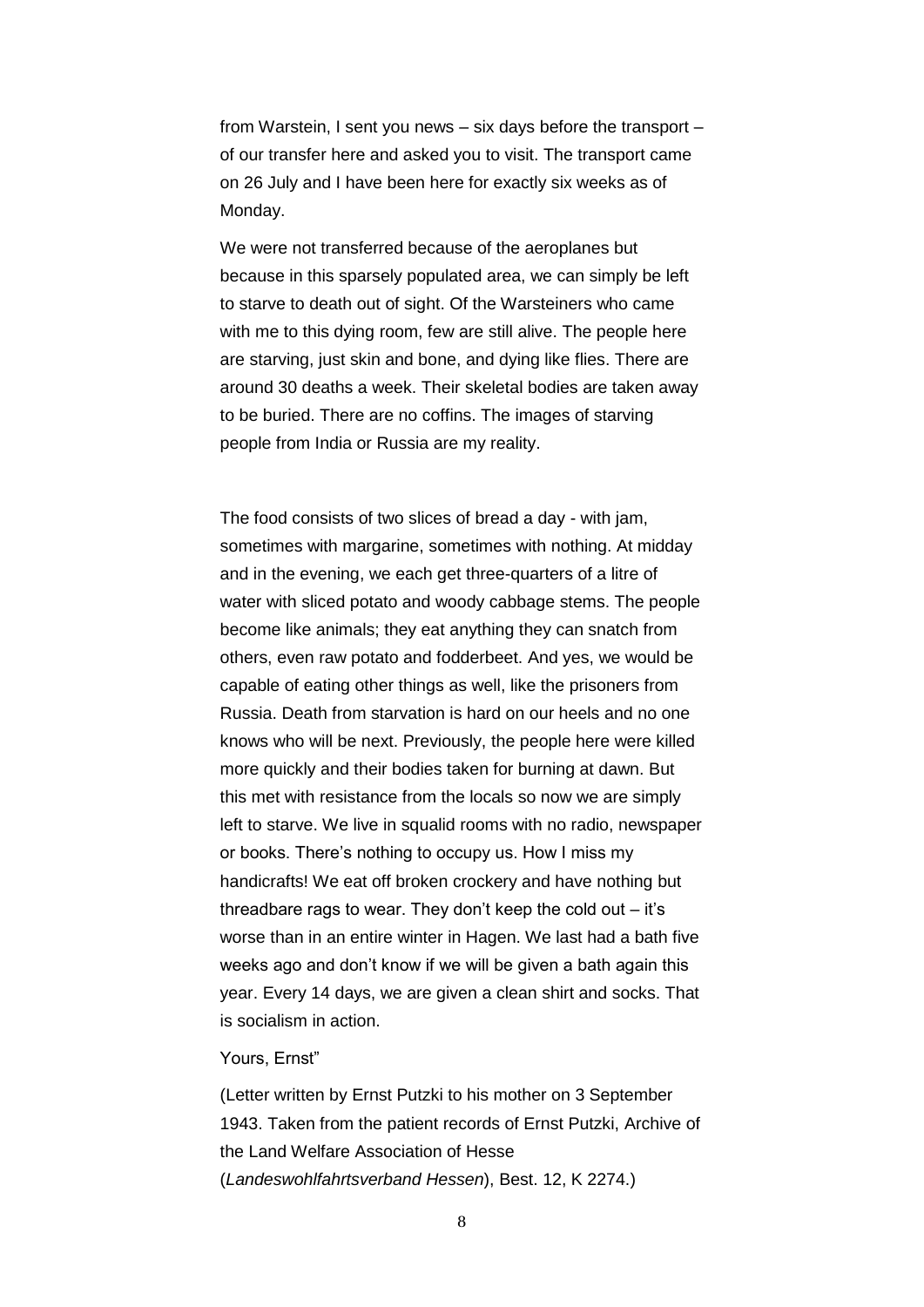## **Professor Norbert Lammert, President of the Bundestag:**

In September 1944, Nazi doctors transferred Ernst Putzki to Hadamar, where patients had been killed since 1942 using overdoses, deprivation of food, and general neglect. Ernst Putzki died on 9 January 1945, just a few months after he arrived – allegedly of pneumonia. His medical records contained numerous intercepted letters to friends and family, in which he described the inhuman conditions in the hospitals. Ernst Putzki's letter from Weilmünster also never reached his mother.

The story of Norbert von Hannenheim, an artist, composer and star pupil of Arnold Schönberg, is no less nightmarish. His promising music career came to an abrupt end when the Nationals Socialists came to power. Robbed of his options for creative expression, his psychological state increasingly deteriorated. In July 1944, doctors committed him to the asylum and nursing home in Obrawalde, leaving him at the mercy of the National Socialist medical murder machine. Norbert von Hannenheim died in September 1945, ostensibly of heart failure. Only 45 of his 230 compositions survived the turmoil of the end of the war, one being the adagio from piano sonata no. 3, which we will hear in a moment.

Not only musically, but also in the reflections of their relatives will we endeavour today to spare the "euthanasia" victims from being forgotten and give them back their personalities and their faces. First, Dr Hartmut Traub will speak about his uncle Benjamin, killed by the National Socialists in Hadamar in 1941. Sigrid Falkenstein will then remember her aunt Anna Lehnkering, who was murdered in 1940 in the asylum in Grafeneck. I would like to thank both of them sincerely not only for their willingness to provide an insight into the lives of their mistreated relatives, but also for describing